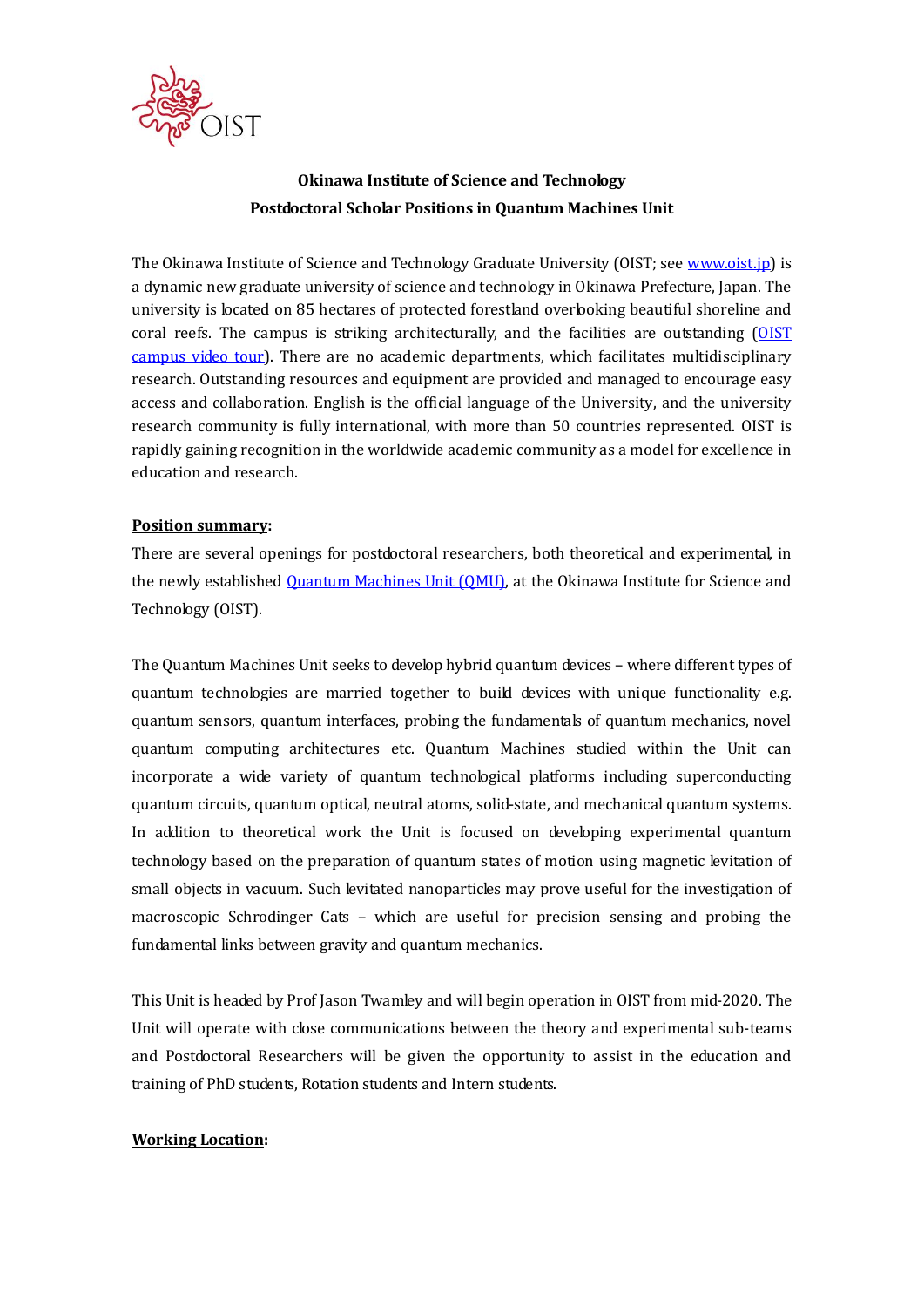

### 1919-1 Tancha, Onna-son, Okinawa, Japan 904-0495

# **Responsibilities:**

- 1. Perform research related to the core focus of the Unit Quantum Machines developing innovative quantum devices – either theoretical or experimental based research – under the direction of the Head of the Unit, Prof Jason Twamley and the dissemination of these research results via publication of journal articles, participation in national and international conferences, media releases and other output channels.
- 2. Contribute towards building a inclusive, dynamic and respectful research ethos within the Quantum Machines Unit including participation in: Unit Seminar Programs, Unit meetings, Unit mentoring of graduate/intern students, Unit Journal Club etc.
- 3. Postdoctoral Researchers are encouraged to pursue their own independent research while working at OIST. It is the responsibility of the researcher and the Head of the Unit Prof Twamley, to ensure that any additional projects they take on have no conflict with their responsibilities within the QM group and with others within OIST.

#### **Qualifications:**

### **For roles with a primary theory focus:**

#### **(Required)**

- 1. PhD in physics or a related discipline.
- 2. Proficiency in spoken and written English.

#### **(Preferred)**

- 1. Prior experience in research related to theoretical hybrid quantum systems e.g. diamond, superconducting, neutral atom, ion, etc. relevant to quantum science and technology.
- 2. Prior experience in numerical methods related to quantum science and technology e.g. Mathematica, python, Matlab etc.

#### **For roles with a primary experimental focus:**

#### **(Required)**

- 1. PhD in physics or a related discipline.
- 2. Proficiency in spoken and written English.
- 3. Prior experience in experimental research involving ultra-high-vacuum setups.

#### **(Preferred)**

- 1. Prior experience in experimental research involving cryogenic setups.
- 2. Prior experience in experimental research involving optical setups.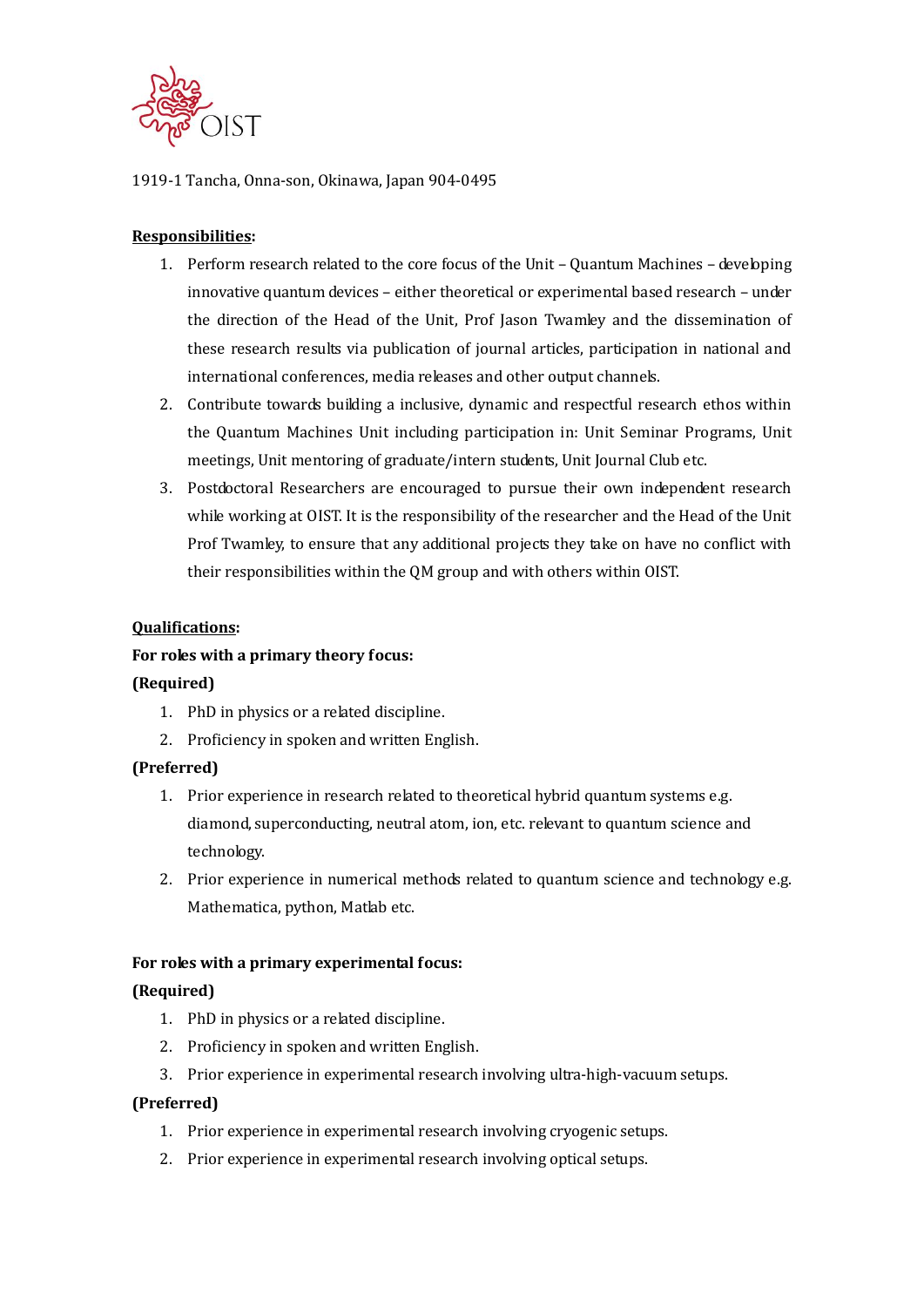

# **Report to:**

Professor Jason Twamley, Quantum Machines Unit

# **Starting Date:**

As early as possible.

# **Term & Working hours:**

Full-time, fixed term appointment for 2 years in the first instance. This contract may be renewed.

Working hours: Discretionary

# **Compensation & Benefits:**

Compensation in accordance with the OIST Employee Compensation Regulations <https://www.oist.jp/policy-library/34.3.5>

Benefits:

- Relocation, housing and commuting allowances
- Annual paid leave and summer holidays
- Health insurance (Private School Mutual Aid<http://www.shigakukyosai.jp/>)
- Welfare pension insurance (kousei-nenkin)
- Worker's accident compensation insurance (roudousha-saigai-hoshou-hoken)

# **How to Apply:**

Apply by emailing your Submission Documents to:

# **Jason-twamley1@oist.jp**

(Please replace [at] with @ before using this email address)

# **Submission Documents:**

- $\triangleright$  Cover letter (1-2 pages), stating your motivation to apply, your research interests and goals,
- $\triangleright$  Curriculum vitae, including publication list, in English
- $\triangleright$  BSc, MSc and PhD certificates, including grades,
- $\triangleright$  Contact information of at least 3 referees, one of which should be a previous employer.

-

\* Please be sure to indicate where you first saw the job advertisement.